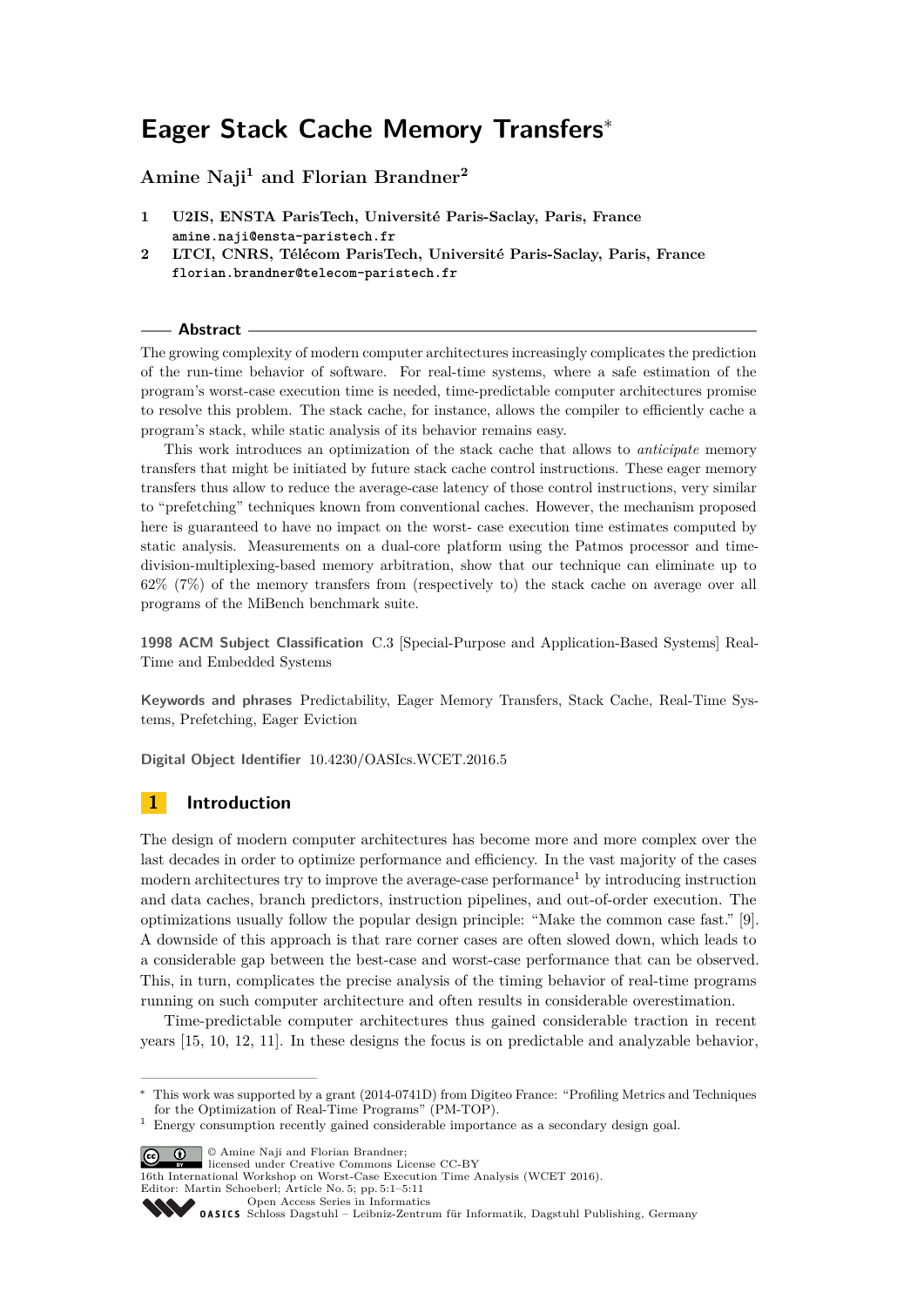## **5:2 Eager Stack Cache Memory Transfers**

while retaining acceptable average-case performance. The stack cache [\[2\]](#page-9-4) is an example of a predictable cache design that was shown to be analyzable  $[6, 1]$  $[6, 1]$  $[6, 1]$ , while efficiently handling memory accesses to stack data [\[3\]](#page-9-7) at low (hardware) cost. Stack data is cached using a sliding *window* that follows the top of the stack across function calls. The cache is implemented using a ring buffer, following a FIFO policy. Data accesses are, by definition, guaranteed cache hits, the content of the cache thus has to be managed explicitly using three stack cache control instructions: (1) sres *k* allows to reserve *k* words on the stack, (2) sfree *k* can be used to free previously reserved stack space, and  $(3)$  sens  $k$ , finally, can be used to make sure that at least *k* words are available in the cache. Only the reserve (sres) and ensure (sens) operations may initiate time-consuming memory transfers and thus need to be considered during timing analysis [\[6,](#page-9-5) [1\]](#page-9-6). In the case of the sres instruction, content might be evicted, or *spilled*, from the cache in order to make space for the *k* newly reserved words. The sens instruction on the other hand might require to *fill* data from main memory when less than *k* words are available in the cache. The remaining stack cache operations (notably sfree) have constant timing and are thus trivial to analyze.

In order to improve predictability and ensure composability, the original stack cache design [\[2\]](#page-9-4) stalls the processor while performing spilling or filling, even when the stack cache would not be used by any of the subsequent instructions. This allows to analyze the stack cache's timing behavior in isolation from other components of the Patmos computer architecture [\[12\]](#page-9-2) at the expense of average-case performance. In this work, we explore the use of eager – or anticipatory – memory transfers in order to alleviate this shortcoming. The goal is to improve average-case performance by performing memory transfers in the background alongside with other instructions that are executed by the processor. The eager transfers are, however, not allowed to interfere with the worst-case behavior of the stack cache (or any other hardware component in the system). Most notably, the timing bounds computed for a regular stack cache without our optimizations, should not be invalidated in the presence of our optimizations. This is ensured by exploiting features of a recently proposed stack cache extension [\[3\]](#page-9-7) to track data that are coherent between the cache and main memory.

# **2 Background**

The stack cache is implemented as a ring buffer with two hardware registers holding pointers [\[2\]](#page-9-4): *stack top* (ST) and *memory top* (MT). The top of the stack is represented by ST, which points to the address of all stack data either stored in the cache or in main memory. MT points to the top element that is stored only in main memory. The stack grows towards lower addresses. The difference MT − ST represents the amount of occupied space in the stack cache. This notion of *occupancy* is crucial for the effective analysis of the stack cache behavior [\[6\]](#page-9-5). In this work we will use an extension of the original stack cache design that allows to track coherent data [\[3\]](#page-9-7). This extension introduces a third pointer LP, which divides the stack cache into two parts: (1) cache data between ST and LP is potentially incoherent with the corresponding addresses in main memory, while (2) data between LP and MT is known to have the same value in the cache and in main memory – the data is coherent. The knowledge about coherent data allows to optimize the stack cache's operation. This is captured by a complementary notion of occupancy, called *effective occupancy* that is given by LP − ST.

Clearly, the (effective) occupancy cannot exceed the total size of the cache's memory |*SC*|. The stack cache thus has to respect the following invariants:

<span id="page-1-1"></span><span id="page-1-0"></span>
$$
\texttt{ST} \le \texttt{MT} \qquad (1) \qquad \qquad 0 \le \texttt{MT} - \texttt{ST} \le |SC| \qquad (2) \qquad \qquad \texttt{ST} \le \texttt{LP} \le \texttt{MT} \qquad (3)
$$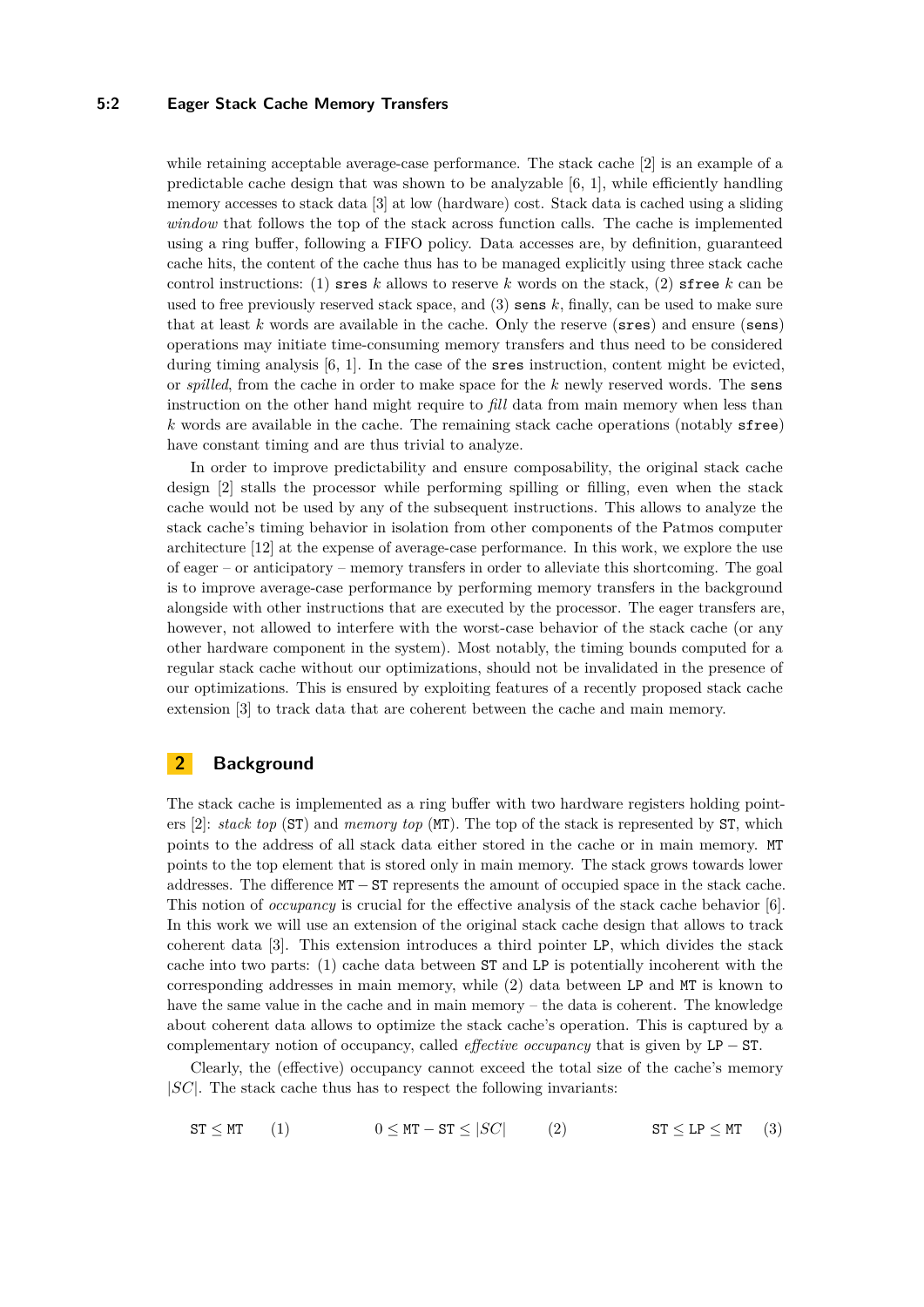**Stack Cache Operations:** The stack control instructions manipulate the three stack pointers and initiate memory transfers to/from the cache from/to main memory, while preserving the above equations. We summarize these instructions below, details are in [\[2,](#page-9-4) [3\]](#page-9-7):

- **sres** *k***:** Subtract *k* from ST. If this violates the Equations from above, data has to be evicted from the cache. In the simplest case only coherent data is discarded, i.e., LP –  $ST \leq |SC|$ but  $MT - ST > |SC|$ . It then suffices to set  $MT = ST + |SC|$ . Otherwise, a memory *spill* of incoherent data has to be performed by a transfer covering the address range  $[ST + |SC|, LP]$  to main memory. When spilling is completed, the LP and MT pointers are updated  $LP = MT = ST + |SC|$ .
- **sfree** *k***:** Add *k* to ST. If this violates Equation [1](#page-1-0) or [3,](#page-1-1) MT and/or LP are simply set to ST. Main memory is not accessed.
- **sens** *k***:** Ensure that the occupancy is larger than *k*. If this is not the case, a *fill* from main memory is initiated covering the address range  $[MT, ST + k]$ . MT is subsequently incremented to  $MT = ST + k$ . LP does not change.

Data in the cache is accessed using dedicated stack load and store instructions. These instructions only access the stack cache's ring buffer and thus exhibit constant execution times. This is particularly true for stack store instructions, which only modify the cached value but not the backing main memory. Modified values are potentially transferred to main memory only by sres instructions. This policy resembles traditional *write back* caches. Also note that the LP might be updated by stack store instructions, i.e., when previously coherent data is modified. This has no impact on the constant instruction latency [\[3\]](#page-9-7).

**Compiler Support:** The compiler manages the stack frames of functions quite similar to other architectures with exception of the ensure instructions. Stack frames are typically allocated upon entering a function (sres) and freed immediately before returning (sfree). A function's stack frame might be (partially) evicted from the cache during calls. Ensure instructions (sens) are thus placed immediately after each call. Evicted data is then reloaded into the cache. Functions may only access their own stack frames. Data that is larger than the stack cache or that is shared is allocated on a *shadow stack* outside the stack cache.

## **3 Eager Memory Transfers**

Prefetching is a well-known technique used in conventional caches, which aims to hide memory access latencies caused by cache misses. Instead of waiting for a cache miss to initiate a memory transfer, prefetching anticipates such misses and fetches data from memory in advance of the actual memory reference. The idea, though simple, raises two important problems: (1) the addresses of future memory references need to be predicted and (2) side effects may arise due to the eviction of data from the cache in order to make space. Both of these issues are difficult to solve in general settings and pose even more problems in the context of real-time systems requiring predictability.

We explore the use of *eager memory transfers* – combining prefetching and eager eviction [\[8\]](#page-9-8) – in order to reduce the latency of the stack cache control instructions. We introduce two kinds of eager memory transfers: (1) *eager spilling* transfers data from the stack cache to main memory, while (2) *eager filling* transfers data from main memory to the stack cache. The stack cache, in contrast to conventional caches, tracks its content using simple pointers and thus can only cache a contiguous memory region between the ST and MT pointers. In the following we will exploit this feature in order to realize "prefetching-like" functionality for the stack cache and address the two aforementioned problems faced in standard caches.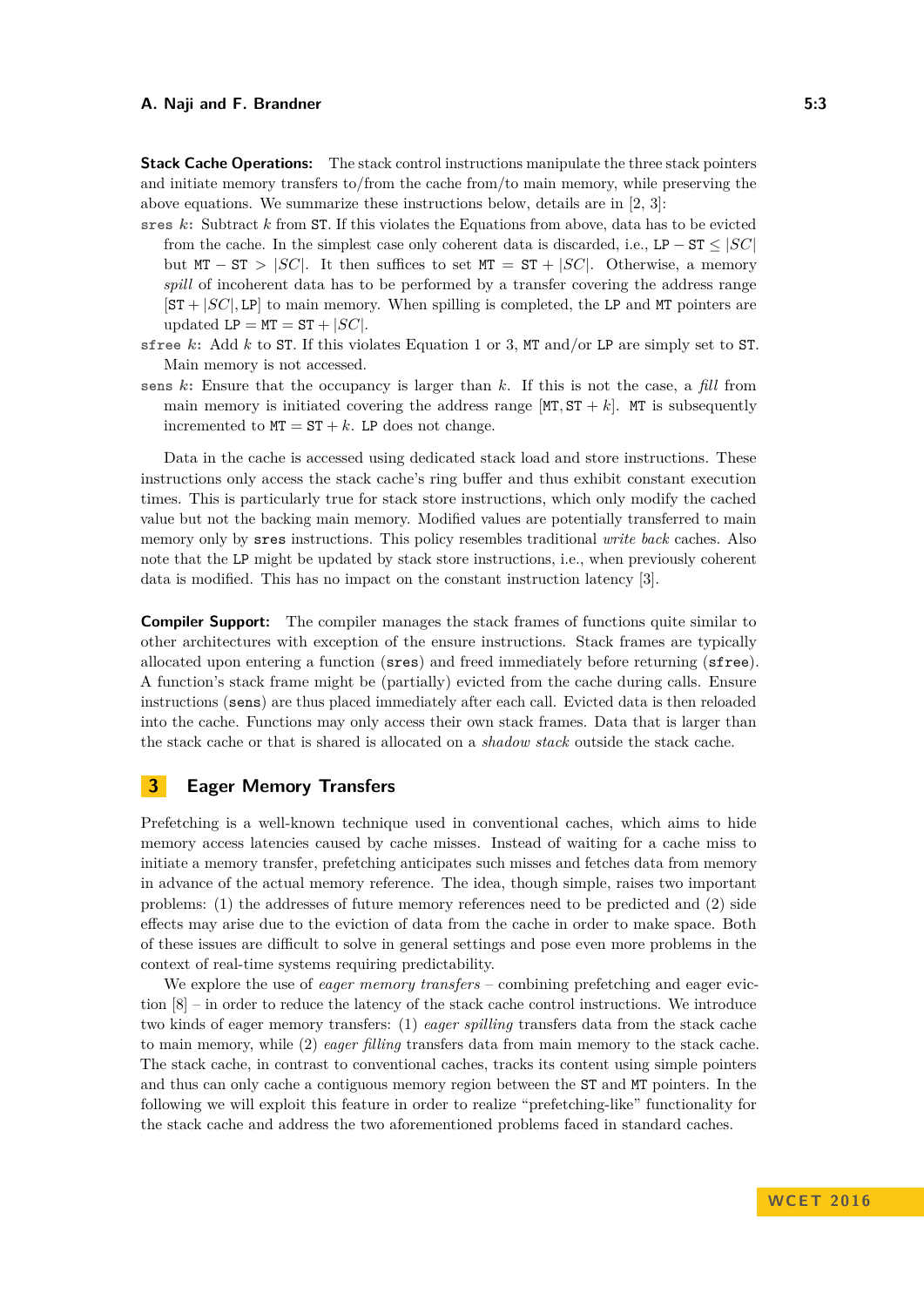## **5:4 Eager Stack Cache Memory Transfers**

**Address Prediction:** Due to the use of pointers to track the stack cache content, it is trivial to predict the address of any future memory transfers that might be initiated by any stack cache control instruction. Data is either read from memory at the address starting at MT or written to memory at the address up to LP, depending on whether the (effective) occupancy will grow too large (sres spilling up to LP) or will become too small (sens filling from MT). It thus suffices to predict whether data needs to be spilled or filled with regard to the future stack cache control instructions.

**Side effects:** We rely on a recently proposed stack cache extension [\[3\]](#page-9-7) that allows to track coherent data between the stack cache and main memory in order to avoid side effects when performing eager memory transfers. A first observation is that eager spilling only needs to consider incoherent data (just like regular spilling). The eagerly spilled data is, however, not evicted from the stack cache. Instead, it simply becomes coherent. Since no data was evicted from the cache, side effects on future sens instructions are excluded. Similarly, since the amount of incoherent data was reduced, the spilling at future sres instructions is potentially reduced. A second observation is that eagerly filled data is known to be coherent. Side effects on future sres instructions are consequently excluded after eager filling since the amount of incoherent data did not change. The filling at future sens instructions, on the other hand, is reduced due to the newly loaded data.

The eager memory transfers are guaranteed to have no side effects on the stack cache itself. However, side effects on other hardware components, and here in particular the bus and main memory, may arise. For instance, a cache for regular data might be blocked by an eager memory transfer upon a cache miss. Such interferences may, of course, impact the program's worst-case performance and compromise predictability as well as composability.

An elegant solution is to exploit the arbitration scheme that mitigates between competing memory accesses [\[4,](#page-9-9) [1\]](#page-9-6). In the context of this work, we use the Patmos multi-core architecture, which relies on time-division multiplexing (TDM) to arbitrate main memory accesses. In the following we assume that each processor core may transfer a single memory burst from/to main memory in a dedicated *TDM slot*. Transfers may only be initiated at the beginning of a TDM slot, which are periodically scheduled in a *TDM period*. The duration of a period then depends on the number of cores *n* and the duration of a TDM slot *k* and is given by *n* · *k* cycles. We assume that the memory controller is able to process transfers with arbitrary start addresses and lengths. The actual memory transfer is, however, performed at the granularity of bursts, i.e., the start address and length are aligned accordingly to the burst size (excess data is either masked or discarded). In such a setting it is easy to detect TDM slots that are not used by any other hardware component. It suffices to check that no other memory request is pending at the beginning of the processor core's TDM slot. The free TDM slots of a processor can then be used to perform the eager memory transfers and avoid any side effects on either the stack cache itself nor any other hardware component.

## **3.1 Eager Fill**

The *eager fill* operation aims to reduce the latency of a future ensure instruction sens *k*. Recall that filling is required only when the occupancy is too small, i.e., MT − ST *< k*. The occupancy has to be increased in order to reduce the latency. This can be achieved by loading, i.e. filling, data from main memory such that MT can be pushed upwards until the occupancy reaches the stack cache size. The corresponding memory transfer, however, has to be limited to a single burst transfer in order to guarantee that only a single TDM slot is occupied. Assuming a burst size BS, an eager fill operation thus proceeds as depicted by the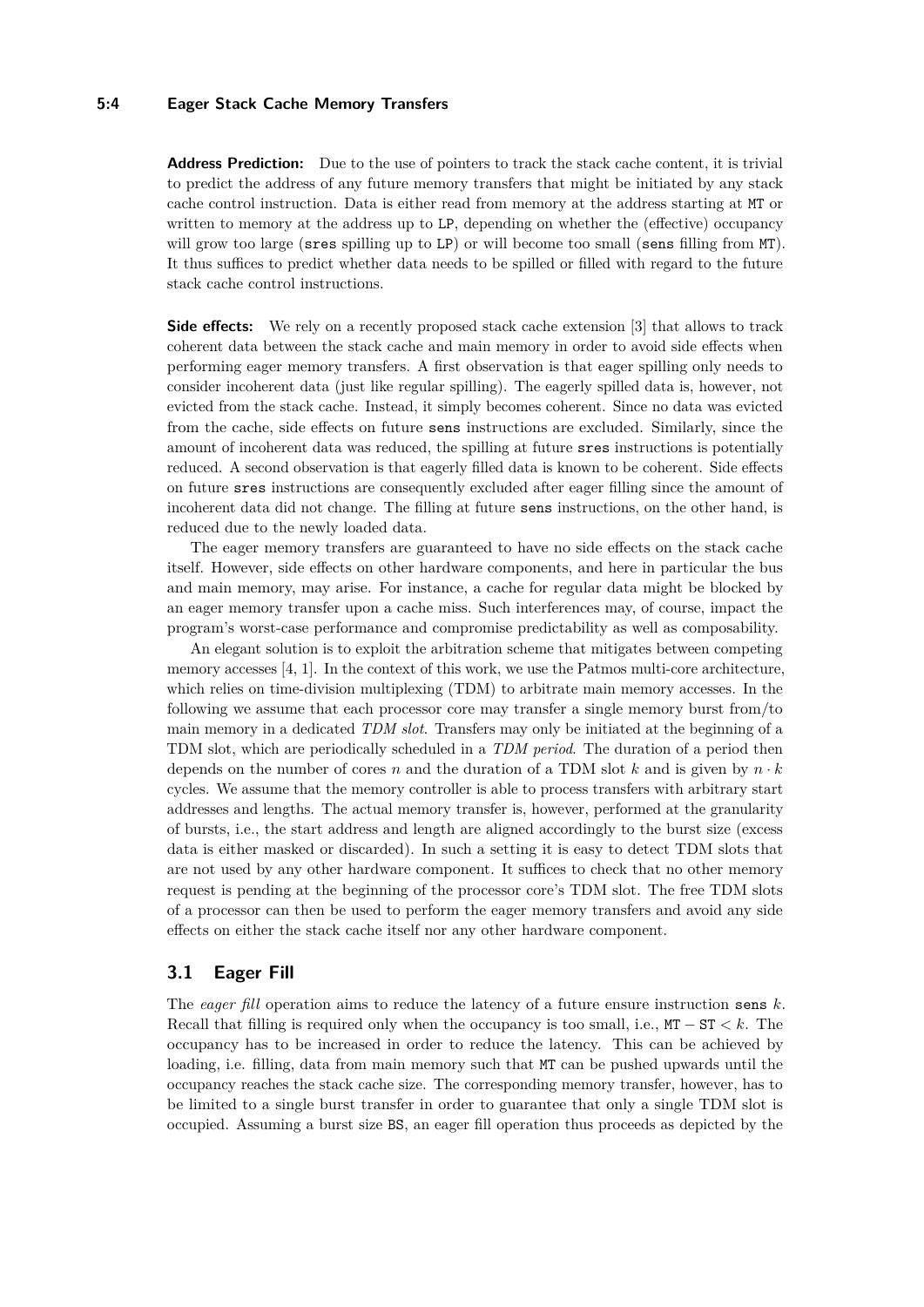```
if (MT - ST < |SC|) {
start = MT;end = \left[\frac{MT+BS}{BS}\right] \times BS;fill (start, end);
MT = end;}
                                                      if (LP - ST < k) {
                                                          end = LP;start = \left\lceil \frac{LP-BS}{BS} \right\rceil \times BS;spill (start, end);
                                                         LP = start;}
```
**(a)** The eager fill operation.

**(b)** The eager spill operation.

**Figure 1** Pseudo code illustrating the operation of the eager filling and eager spilling.

algorithm in Figure [1a.](#page-4-0) The eager fill operation can be initiated whenever a TDM slot is free and is then guaranteed to be free of any interference with other hardware components that might wish to access main memory. It remains to show that the worst-case timing of subsequent stack cache operations is not affected. Three cases have to be considered, depending on the kind of the next stack cache control instruction:

**sres** *k***:** May only initiate a memory transfer when incoherent data has to be evicted from the cache. The address range of the transfer  $(|ST+|SC|, LP|)$  only depends on the position of ST and LP. Eager filling does not modify either of those pointers (effective occupancy) and thus cannot impact spill costs.

**sfree** *k***:** Free instructions do not access memory and exhibit constant latency.

**sens** *k***:** May only initiate a memory transfer when the occupancy is too low. The address range of the transfer ( $[MT, ST+k]$ ) only depends on ST and MT. The former is not impacted by eager filling, while the address of MT is incremented, i.e., the occupancy was previously increased. Fill costs thus may only be reduced.

Eager fill operations, consequently, may only improve the latency of future sens instructions. Note, however, that some side effects may still arise. This may appear when all filling of an sens instruction is eliminated. In this case, the sens instruction no longer synchronizes with the TDM period and may change the alignment of subsequent memory accesses. This may incidentally increase the number of stall cycles of these memory accesses. The number of additional stall cycles can, however, never exceed the gain induced by eager filling. WCET estimates computed without considering eager filling thus remain valid.

## **3.2 Eager Spill**

The aim of the eager spill operation is to anticipate and reduce future spill costs associated with subsequent sres instructions. A spill is initiated by an sres if the effective occupancy would exceed the size of the stack cache, i.e.,  $LP - ST > |SC|$ . The effective occupancy thus has to be lowered in order to reduce the spill latency. One possible solution is to copy incoherent stack data to main memory without evicting them from the cache. This allows to decrement LP and thus reduce the effective occupancy.

As for eager filling, the corresponding memory transfer size must not exceed the burst size so that at most one TDM slot is used. Assuming a burst size BS, an eager spill operation then proceeds as depicted by Figure [1b.](#page-4-0) The eager spill operation can be performed during free TDM slots as soon as the effective occupancy is non null. We will, nonetheless, prevent the spilling of data from the stack frame of the current function. This is because it may happen that data about to be eagerly spilled is modified by a stack store instruction. This would require additional checks to ensure that incoherent data is correctly tracked and increase hardware costs as well as complexity. As before, only free TDM slots are used,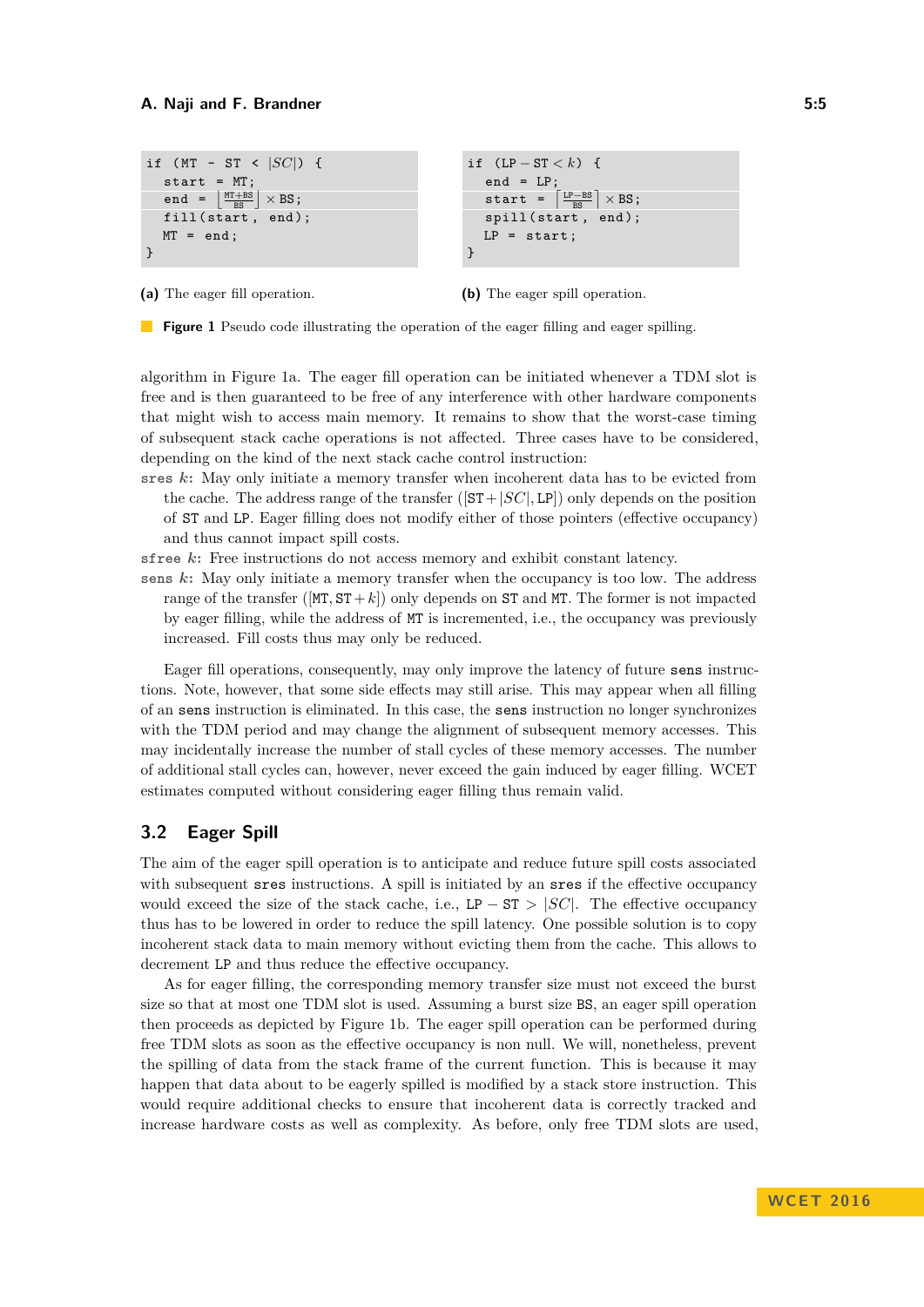## **5:6 Eager Stack Cache Memory Transfers**

which guarantees that eager spill operations cannot interfere with other memory accesses. The worst-case timing of subsequent stack cache control operations is also not affected:

**sres** *k***:** May only initiate a memory transfer when the effective occupancy becomes too large. The covered address range  $(|ST + |SC|, LP)$  only involves the ST and LP pointers. The latter is lowered by eager spilling, while the former is not modified, i.e., effective occupancy was previously decreased. The spill costs experienced by an sres instruction thus may only be reduced.

**sfree** *k***:** Free instructions do not access memory and exhibit constant latency.

**sens** *k***:** May only initiate a memory transfer when the occupancy is too low. The address range of the transfer ( $[MT, ST + k]$ ) only depends on **ST** and MT. Both are not impacted by eager spilling. Fill costs thus cannot be impacted by eager spilling.

Eager spill operations, consequently, may only improve the latency of future sres instructions. Similarly to eager filling, the alignment of memory accesses with regard to the TDM period may change. The worst-case timing behavior of the program is not impacted.

## **3.3 Spill/Fill Arbitration**

The eager fill and spill operations can be executed asynchronously alongside other instructions that are executed by the processor whenever a free TDM slot is encountered and the respective conditions necessary to perform a transfer are met. The two operations naturally compete for the available TDM slots, we thus defined several simple arbitration policies.

**Spill/Fill-Only:** As the names indicate, in these two configuration schemes only one of the two eager operations is performed throughout program execution, subject to the respective conditions as described above. This allows to quantify the attainable profit of either operation, ignoring the potential overhead induced by unprofitable eager transfers.

**Alternate:** Eager spill and fill are performed alternatingly in order to attain the maximum profit by applying both operations whenever this is possible on a fair arbitration policy.

**Threshold:** This approaches aims to reduce the amount of unprofitable eager operations, e.g., eagerly spilling data that is never evicted. Eager operations are performed alternatingly until a preset (effective) occupancy level (threshold) is reached. In the experiments, eager spilling stops when the effective occupancy is half of the stack cache size. Likewise, eager filling stops when the occupancy reaches half of the stack cache size.

**Saturation Counter:** In this approach, the kind of the next stack control instruction is predicted and eager operations chosen such that its transfer costs are reduced. The hypothesis is that sres and sens instructions are performed in sequences when descending/ascending the call chain. The prediction uses a saturation counter, similar to branch prediction [\[9\]](#page-9-0), that is in-/decremented up to prespecified maximum levels whenever an sres/sens instruction is encountered. The eager spill/fill operations are then only permitted when the counter value lies within predefined ranges. We use a simple 1-bit saturation counter in the experiments.

# **4 Experiments**

We evaluated eager memory transfers using the cycle-accurate simulator of the Patmos processor [\[12\]](#page-9-2), which implements a stack cache and its associated control instructions. It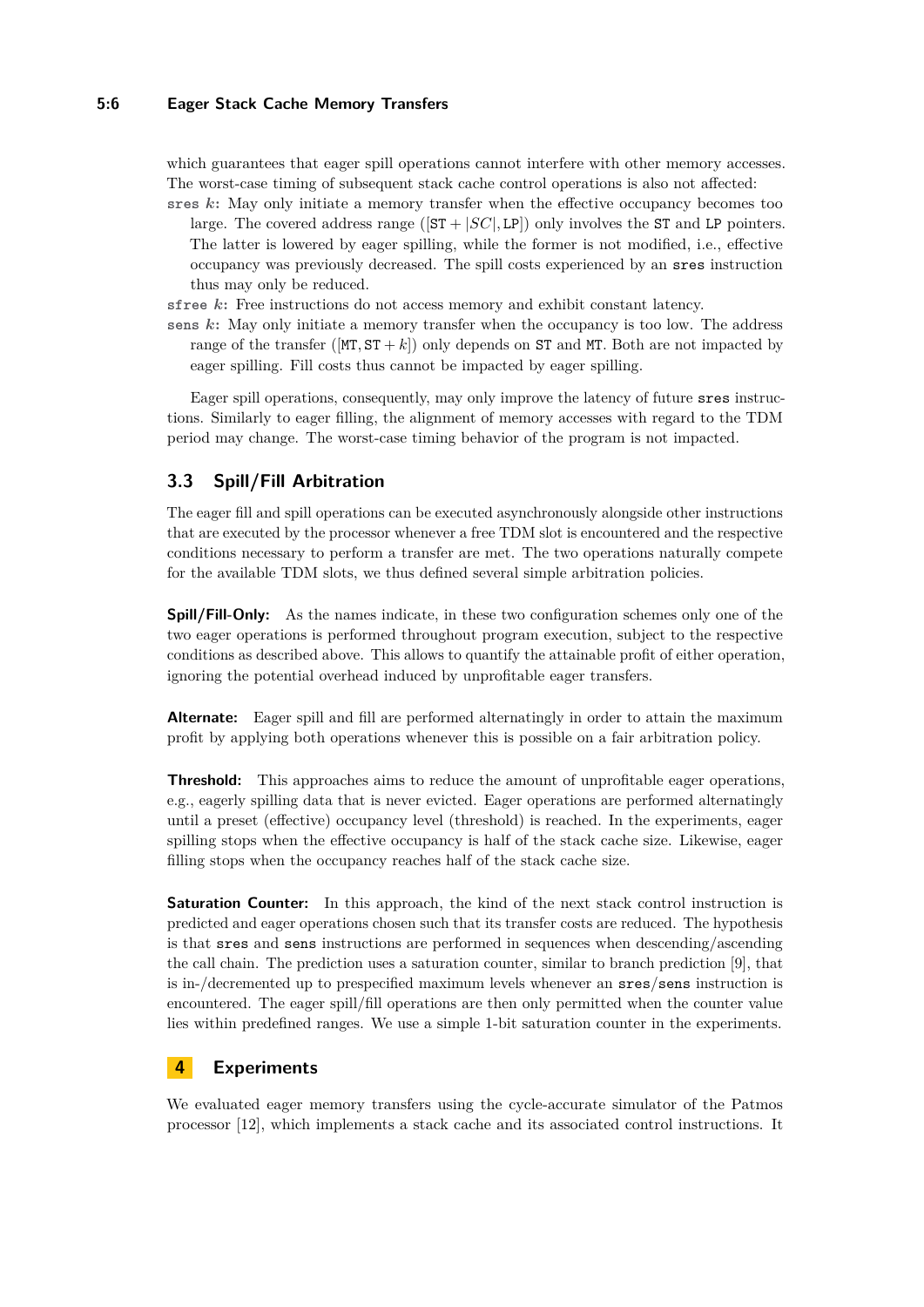<span id="page-6-0"></span>



also allows to simulate several processor cores in parallel that access a shared main memory using bursts of 32 B. Memory arbitration is then performed using a TDM policy. We furthermore extended the stack cache implementation to support eager memory transfers using the arbitration strategies described above. Benchmarks of the MiBench benchmark suite  $[5]$  were compiled using optimizations  $(-02)$  and subsequently executed on multi-core configurations with 2, 4 ( $2\times2$ ), and 9 ( $3\times3$ ) cores. Each core is equipped with a 256 byte stack cache, a 64 KB, 4-way set-associative data cache using a *least-recently used* replacement and write-through policy, as well as a 64 KB, 64-entry method cache using *first in, first out* replacement. The stack cache operates on 4 byte blocks, while the block size of the other caches matches the burst size of the main memory. Memory accesses take 21 cycles.

Figure [2](#page-6-0) shows the normalized reduction in the number of blocks spilled and filled by sres and sens instructions in comparison to regular program execution without eager memory transfers. For eager spilling, results show a considerable reduction of spill costs by 62% over all benchmarks for the dual-core platform. For several benchmarks all spilling is performed by the eager operation (erijndael, ebf, dbf, bitcnts, drijndael). The total stack size of rawcaudio and rawdaudio fits into the stack cache. So, no spilling is ever performed for these benchmarks. The results for 4 and 9 cores are very close and give reductions of  $6\%$  and  $1\%$ respectively. Notable differences can be observed for say-tiny, bitcnts, and djpeg-small. This can be explained by the increased TDM period, which reduces the number of free TDM slots and the potential to perform eager memory transfers. All arbitration strategies were able to reduce the number of blocks spilled by sres instructions. The Alternate and Threshold configurations performed best and almost always reached the best possible result represented by the Spill-Only strategy.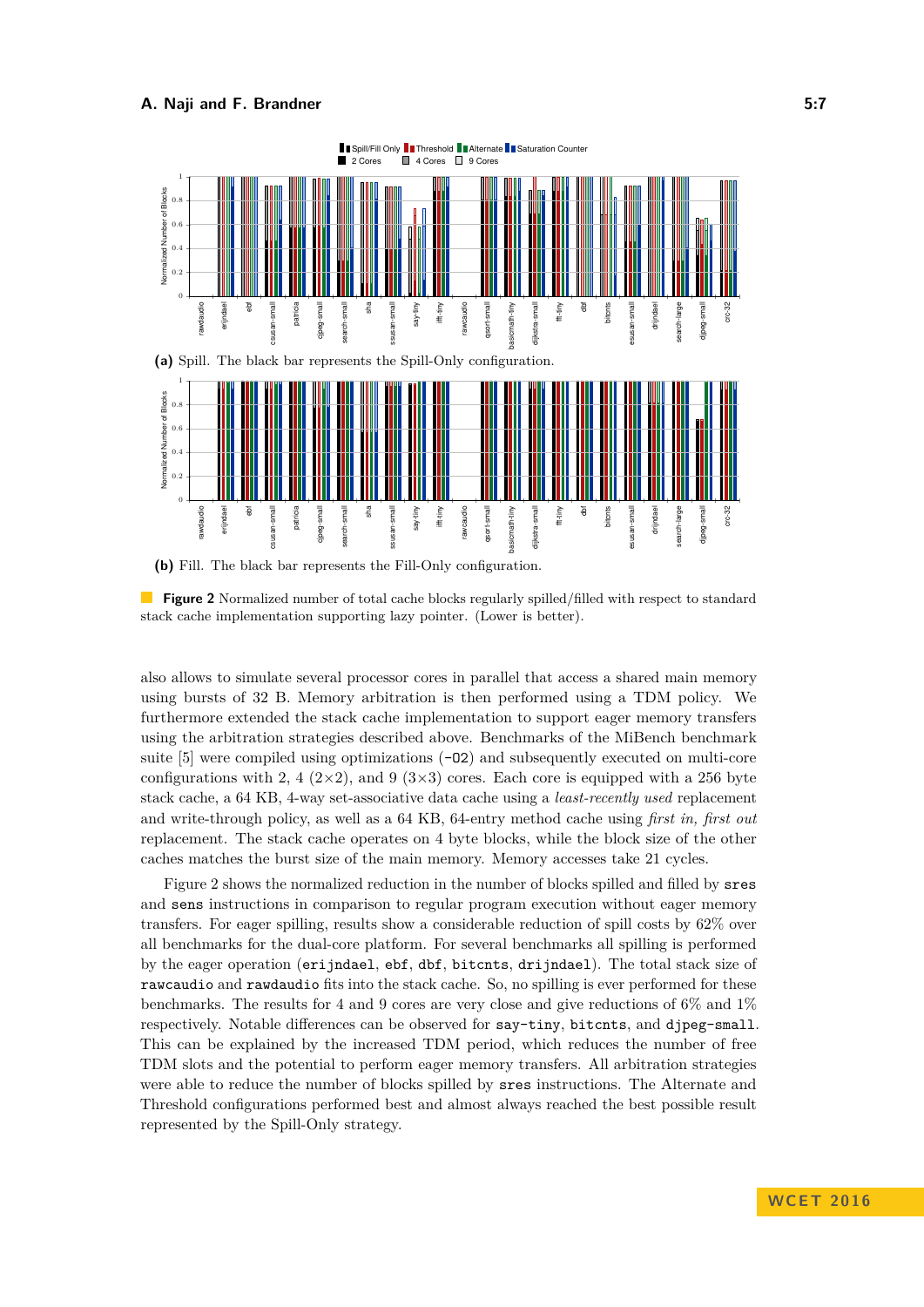## **5:8 Eager Stack Cache Memory Transfers**

<span id="page-7-0"></span>

**Figure 3** Efficiency of the various eager spill/fill arbitration policies relative to the Spill- and Fill-Only configurations on a dual-core platform (Lower is better).

The results for eager filling are less pronounced, resulting in reductions of only 7*.*4%, 1*.*7%, and 0*.*1% for the platforms with 2, 4, and 9 cores respectively. The large difference with eager spilling is surprising. Investigations showed that our hypothesis that  $sres/sens$  instructions often appear in sequences appears to hold. However, the average distance between sres instructions is typically much larger than the distance between sens instructions. The probability to encounter free TDM slots thus is much smaller between consecutive sens instructions, thus reducing the amount of eager filling that can be performed. Again, all strategies are able to achieve reductions. However, the Threshold configuration clearly performs best. This is once more surprising, since the theoretical bandwidth available for filling in the Alternate approach should at least reach 50% of the bandwidth of the Threshold configuration. It appears that the limited number of TDM slots available in between sens instructions aggravates the competition with eager spilling, explaining this bias. Further investigations are, however, needed to confirm this hypothesis.

We also performed measurements on a single-core configuration, where the processor performs memory accesses using a private bus (without TDM). Eager operations were initiated following the Alternate arbitration scheme immediately when no other bus requests were pending. Note that in this case interferences with other memory accesses frequently occur. We observed that spilling *and* filling of the stack control instructions was completely eliminated for almost all benchmarks, i.e., all cache transfers were carried out by eager operations. This indicates that eager transfers are effectively limited by the number of free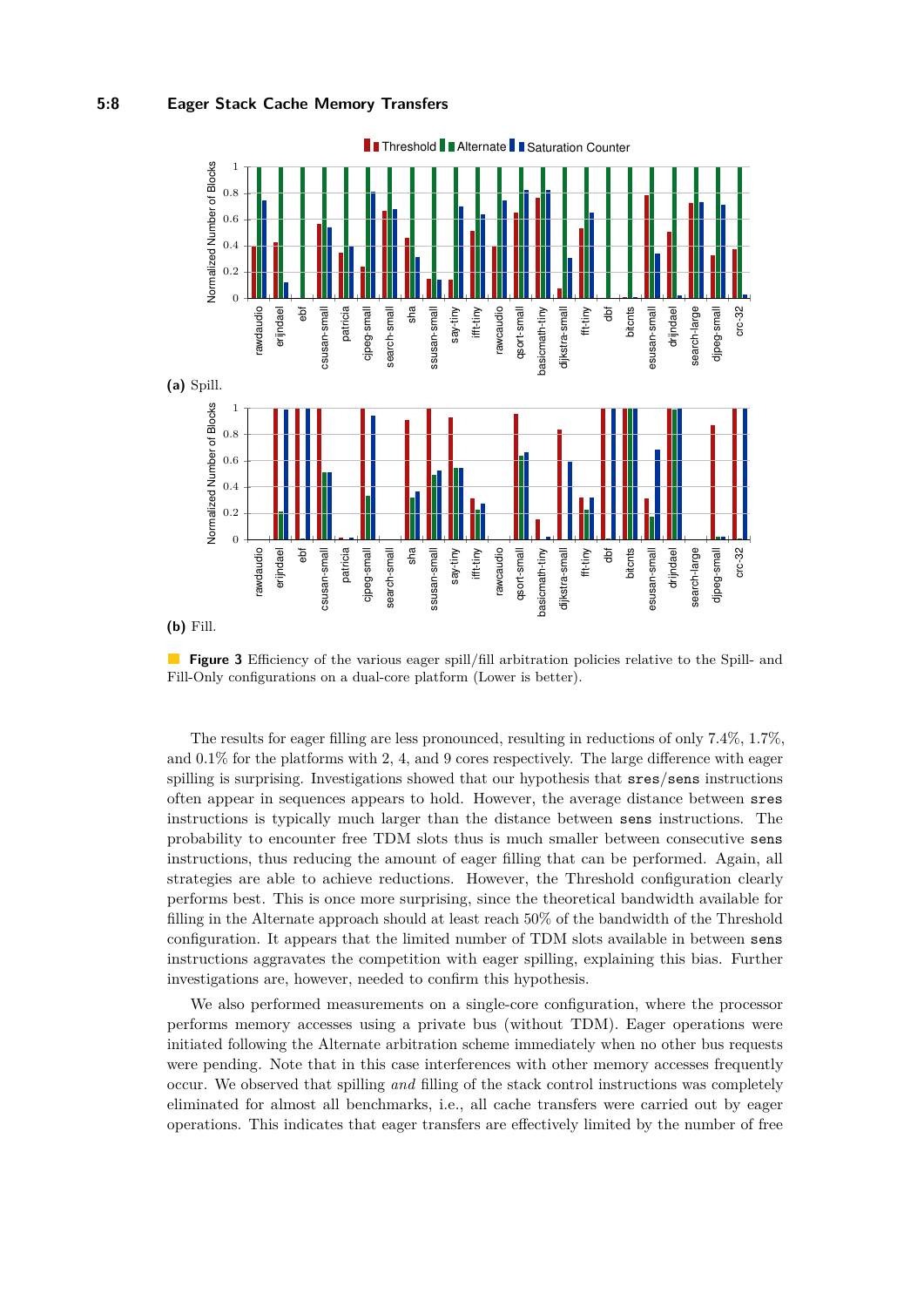TDM slots. An interesting idea would thus be to investigate means to explicitly allocate non-free TDM slots to eager operations. This could allow to entirely eliminate stalls at the stack control instructions in an analyzable and predictable manner.

In addition to the effective reduction by the various configurations in the number of memory transfers suffered by sres and sens instructions, we also compared the relative efficiency of the approaches. Figure [3](#page-7-0) shows the normalized number of blocks eagerly spilled/filled with respect to the aggressive Spill-Only and Fill-Only configurations respectively. The Threshold configuration appears to provide the best trade-off between efficiency and the actual reduction of memory transfers by the stack control instructions. On the dual-core platform and over all benchmarks, it eagerly spills 60% and eagerly fills 30% fewer cache blocks than the Spill-/Fill-Only configurations respectively. Still the amount of excess spilling (and to a lesser degree filling) is considerable. On average, over all benchmarks 75 times the number of cache blocks are spilled compared to the number of cache blocks spilled by the program when eager memory transfers are deactivated.

However, excess spilling is not necessarily a waste. The reduced effective occupancy may reduce the cost of context switching [\[1\]](#page-9-6). The Threshold configuration on a dual-core platform decreases the average effective occupancy over the benchmarks' entire execution time by about 25%. For ssusan\_small, for instance, the reduction amounts to 68%, thus considerably reducing the context switch cost related to the stack cache.

# **5 Related Work**

Prefetching data before it is needed is a common concept in computer science and particular in computer architecture design [\[13\]](#page-10-2). However, the vast majority of prefetching mechanisms are *only* designed to improve the average-case and thus are not suited for the use in real-time systems. The notable exception is the WCET-preserving stream prefetcher proposed by Garside and Audsley [\[4\]](#page-9-9). The approach avoids side effects on the content of the cache by introducing separate prefetch buffers – similar to the initial work on stream prefetching by Jouppi [\[7\]](#page-9-11). In addition, properties of the bus arbitration scheme are exploited to schedule "prefetch slots". The authors observe that the interference between multiple cores in the system is typically overestimated. A prefetch can thus be scheduled whenever an interference is *overdue*, while respecting the worst-case execution time of the program. The actual implementation is based on a fixed-priority scheme with a predefined blocking factor to avoid starvation. The approach provides excellent average-case improvements. However, it appears difficult to improve the WCET estimation by considering the prefetching, due to the potential interaction with all other cores in the system. Our approach does not require a separate memory structure and directly operates on the stack cache. An address prediction mechanism is also not required since addresses are a priori kown (MT or LP). We thus expect a much simpler hardware design. Instead of a fixed-priority scheme we rely on free TDM slots that are *left over* by the program. Interference from other programs or processor cores with regard to the eager memory transfers are consequently excluded. It thus appears feasible to actually improve WCET estimates by taking the eager memory transfers into consideration.

In addition to prefetching, data is also transferred from the stack cache to main memory by eager spill operations. To the best of our knowledge such a mechanism was not yet proposed in the context of time-predictable cache design. Similar ideas were, however, explored for conventional write-back cache designs and termed *eager write-back* [\[8\]](#page-9-8).

An alternative approach is to allocate code as well as data to scratchpad memories [\[14\]](#page-10-3). However, scratchpad memories typically complement caches instead of replacing them. The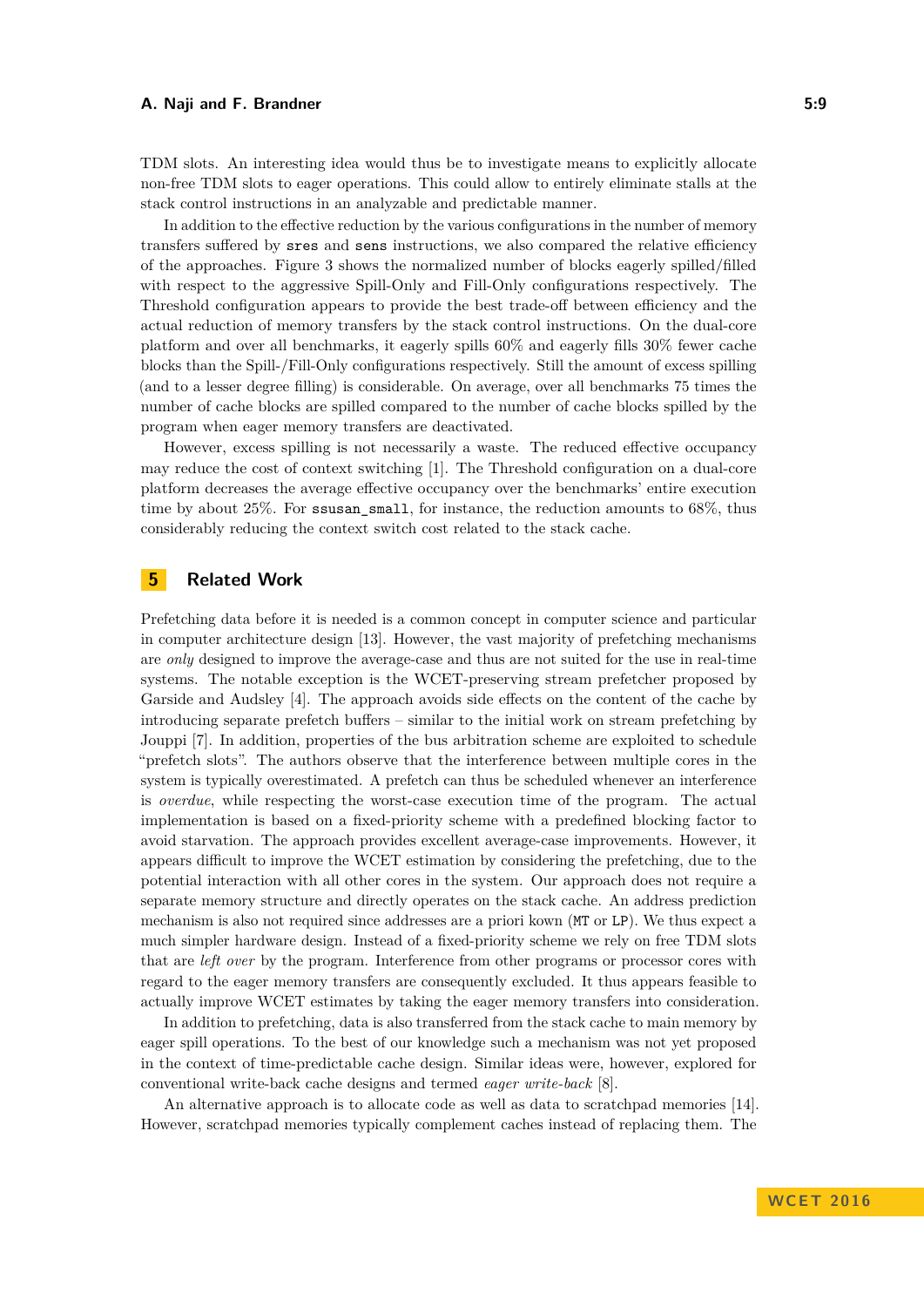## **5:10 Eager Stack Cache Memory Transfers**

stack cache mixes properties of both, conventional caches and scratchpads, and thus is situated in between those concepts. Due to space considerations we do not elaborate these techniques in more depth here.

# **6 Conclusion**

We presented an elegant and simple extension of the stack cache that allows to perform memory transfers eagerly in order to reduce the latency of future stack cache control instructions. We exploit the capability to track coherent data in the stack cache using the lazy pointer (LP), which allows us to distinguish between the effective occupancy and the total cache occupancy. Eager filling increases the occupancy and thus may profit future sens instructions, while eager spilling decreases the effective occupancy and thus may profit sres instructions. The interplay between effective occupancy and occupancy guarantees that the worst-case timing is not impacted. In addition, we propose to perform these eager operations in free TDM slots to avoid any interference with concurrent memory accesses.

#### **References**

- <span id="page-9-6"></span>**1** S. Abbaspour, F. Brandner, A. Naji, and M. Jan. Efficient context switching for the stack cache: Implementation and analysis. In *Proc. of the Int'l Conf. on Real Time and Networks Systems*, RTNS'15, pages 119–128. ACM, 2015. [doi:10.1145/2834848.2834861](http://dx.doi.org/10.1145/2834848.2834861).
- <span id="page-9-4"></span>**2** S. Abbaspour, F. Brandner, and M. Schoeberl. A time-predictable stack cache. In *Proc. of the Workshop on Software Technologies for Embedded and Ubiquitous Systems*. 2013.
- <span id="page-9-7"></span>**3** S. Abbaspour, A. Jordan, and F. Brandner. Lazy spilling for a time-predictable stack cache: Implementation and analysis. In *Proc. of the Workshop on Worst-Case Execution Time Analysis*, volume 39 of *OASICS*, pages 83–92, 2014.
- <span id="page-9-9"></span>**4** J. Garside and N. C. Audsley. WCET preserving hardware prefetch for many-core real-time systems. In *Proc. of the Int'l Conf. on Real-Time Networks and Systems*, RTNS'14. ACM, 2014. [doi:10.1145/2659787.2659824](http://dx.doi.org/10.1145/2659787.2659824).
- <span id="page-9-10"></span>**5** M. R. Guthaus, J. S. Ringenberg, D. Ernst, T. M. Austin, T. Mudge, and R. B. Brown. MiBench: A free, commercially representative embedded benchmark suite. In *Proc. of the Workshop on Workload Characterization*, WWC'01, 2001.
- <span id="page-9-5"></span>**6** A. Jordan, F. Brandner, and M. Schoeberl. Static analysis of worst-case stack cache behavior. In *Proc. of the Conf. on Real-Time Networks and Systems*, RTNS'13, pages 55–64, 2013. [doi:10.1145/2516821.2516828](http://dx.doi.org/10.1145/2516821.2516828).
- <span id="page-9-11"></span>**7** N. P. Jouppi. Improving direct-mapped cache performance by the addition of a small fullyassociative cache and prefetch buffers. In *Proc. of the Int'l Symp. on Computer Architecture*, ISCA'90, pages 364–373. ACM, 1990. [doi:10.1145/325164.325162](http://dx.doi.org/10.1145/325164.325162).
- <span id="page-9-8"></span>**8** H.-H. S. Lee, G. S. Tyson, and M. K. Farrens. Eager writeback – a technique for improving bandwidth utilization. In *Proc. of the Int'l Symp. on Microarchitecture*, MICRO 33, pages 11–21. ACM, 2000. [doi:10.1145/360128.360132](http://dx.doi.org/10.1145/360128.360132).
- <span id="page-9-0"></span>**9** D. A. Patterson and J. L. Hennessy. *Computer Organization & Design: The Hardware/Software Interface*. Morgan Kaufmann, 4rd edition, 2012.
- <span id="page-9-1"></span>**10** J. Reineke, I. Liu, H. D. Patel, S. Kim, and E. A. Lee. PRET DRAM controller: Bank privatization for predictability and temporal isolation. In *Proc. of the Conf. on Hardware/Software Codesign and System Synthesis*, pages 99–108, 2011.
- <span id="page-9-3"></span>**11** C. Rochange, S. Uhrig, and P. Sainrat. *Time-Predictable Architectures*. Wiley, 2014. [doi:](http://dx.doi.org/10.1002/9781118790229) [10.1002/9781118790229](http://dx.doi.org/10.1002/9781118790229).
- <span id="page-9-2"></span>**12** M. Schoeberl, P. Schleuniger, W. Puffitsch, F. Brandner, C.W. Probst, S. Karlsson, and T. Thorn. Towards a time-predictable dual-issue microprocessor: the Patmos approach. In